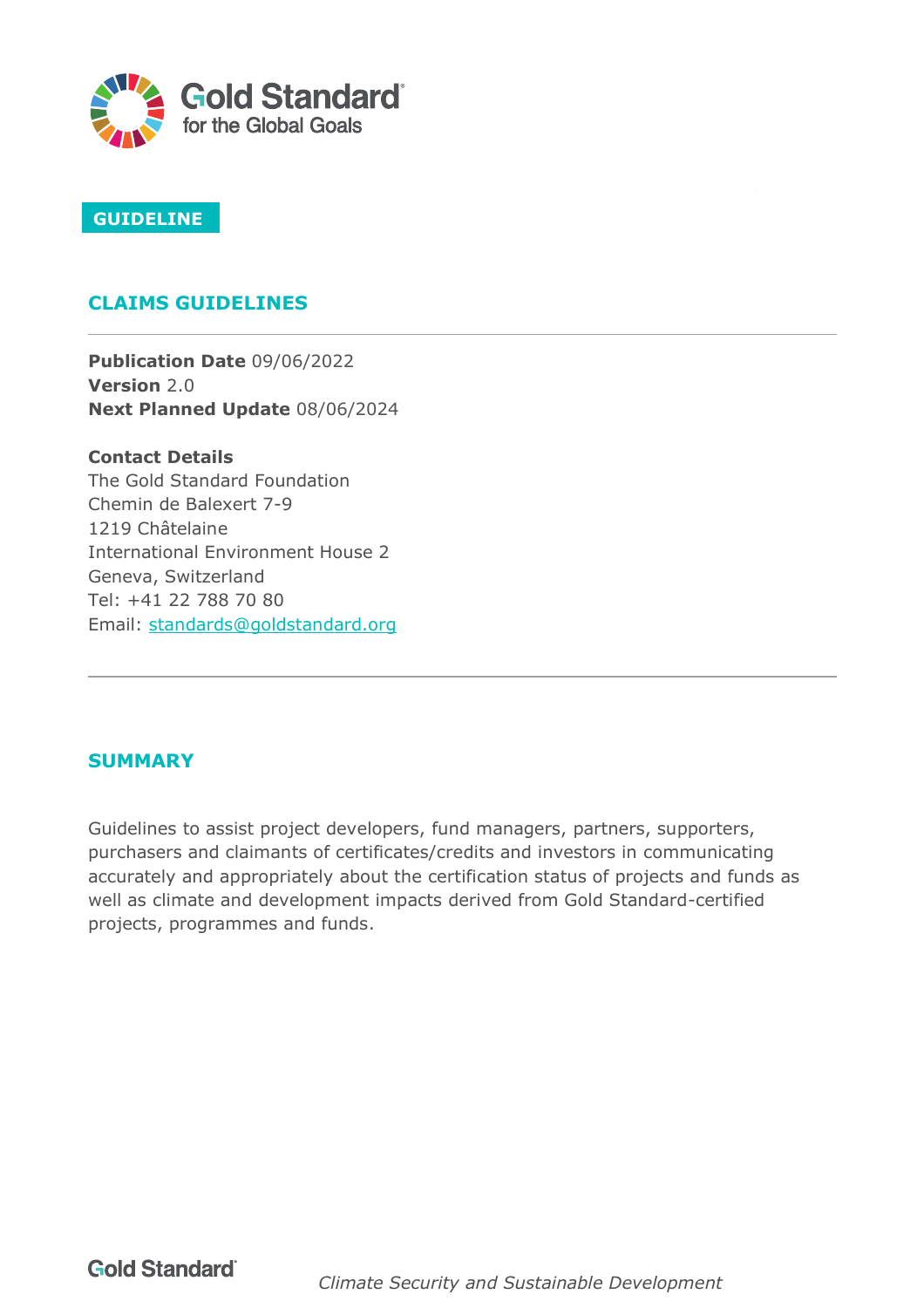# <span id="page-1-0"></span>**TABLE OF CONTENTS**

| $\mathcal{L}$                                                       |  |  |  |
|---------------------------------------------------------------------|--|--|--|
|                                                                     |  |  |  |
|                                                                     |  |  |  |
| 6                                                                   |  |  |  |
|                                                                     |  |  |  |
|                                                                     |  |  |  |
|                                                                     |  |  |  |
|                                                                     |  |  |  |
|                                                                     |  |  |  |
| 5.2   CERTIFIED EMISSION REDUCTIONS AND REMOVALS10                  |  |  |  |
| 5.3   PLANNED EMISSION REDUCTIONS (THROUGH SEQUESTRATION) 14        |  |  |  |
| 5.4   BLACK CARBON/SHORT-LIVED CLIMATE POLLUTANTS (SLCPS) REDUCTION |  |  |  |
|                                                                     |  |  |  |
|                                                                     |  |  |  |
| 5.6   AVERTED DISABILITY ADJUSTED LIFE YEARS (ADALYS) 17            |  |  |  |
|                                                                     |  |  |  |
| 6  IMPACT CLAIMS FOR PROJECTS TRANSITIONING TO GS4GG LATER LATER 19 |  |  |  |
| $\sim$ 19                                                           |  |  |  |
|                                                                     |  |  |  |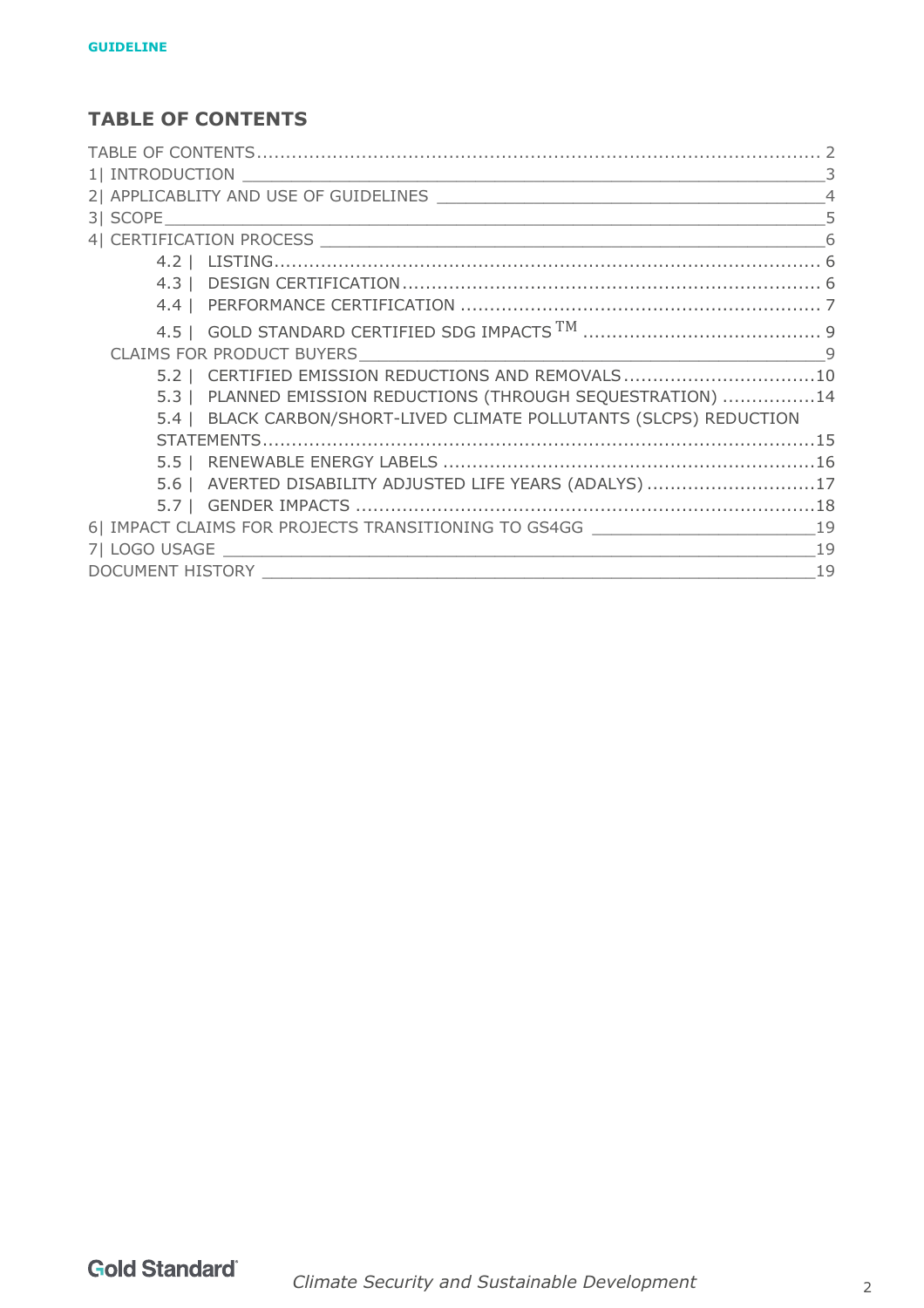## <span id="page-2-0"></span>**1| INTRODUCTION**

- 1.1.1 | The Gold Standard for the Global Goals Claims Guidelines ("Guidelines") are intended to assist project developers, partners, supporters, purchasers and claimants of certificates/credits and investors in communicating accurately and appropriately about the climate and development impacts derived from Gold Standard-certified projects, programmes and funds (hereafter "projects"). In addition, the Guidelines are designed to safeguard the reputation of Gold Standard and its stakeholders, the integrity of the Gold Standard trademark and Gold Standard activities, and to promote good practice and confidence in the markets and mechanisms in which we operate.
- 1.1.2 | A **claim** is defined as any communication derived from a project's, programme's or fund's certification status or its performance, associated with the design, implementation and/or financial support of a Gold Standardcertified project, programme or fund and/or the Gold Standard-certified impacts they generate.
- 1.1.3 | The key integrity attributes that underpin the Gold Standard for the Global Goals Claims Guidelines are:
	- **Transparent** Claims should openly reflect the nature of the claimant's involvement in a given Project or associated impact.
	- **Rigorous** Claims should reflect the level of thoroughness and confidence associated with Gold Standard.
	- **Accurate** Claims should be a true reflection of involvement and achievement of the Project and/or Impact.
	- **Verifiable** Claims should be traceable back to Gold Standard certified project or fund documentation.
	- **Straightforward** Claims should be communicated simply and in 'plain language' and in line with the intended audience's expectation and level of understanding.
	- **Appropriate** Claims should be responsible and appropriate to the role of the claimant and the intended application of the certification.
- 1.1.4 | Gold Standard intends to support users to make accurate and appropriate claims through this guidance and other actions. It is recommended that all users adhere to these Guidelines to ensure that any claims made are in keeping with the values and principles of Gold Standard. Any claim that uses the name Gold Standard and does not comply with these guidelines will be considered unauthorised.
- 1.1.5 | Where a user is identified to be engaging in unauthorised claims, Gold Standard may take reasonable steps to help the user make the corrections required to comply with these guidelines. If such steps are not successful, Gold Standard reserves the right, at all times and in its sole discretion, to take any action against any entity that engages in unauthorised claims.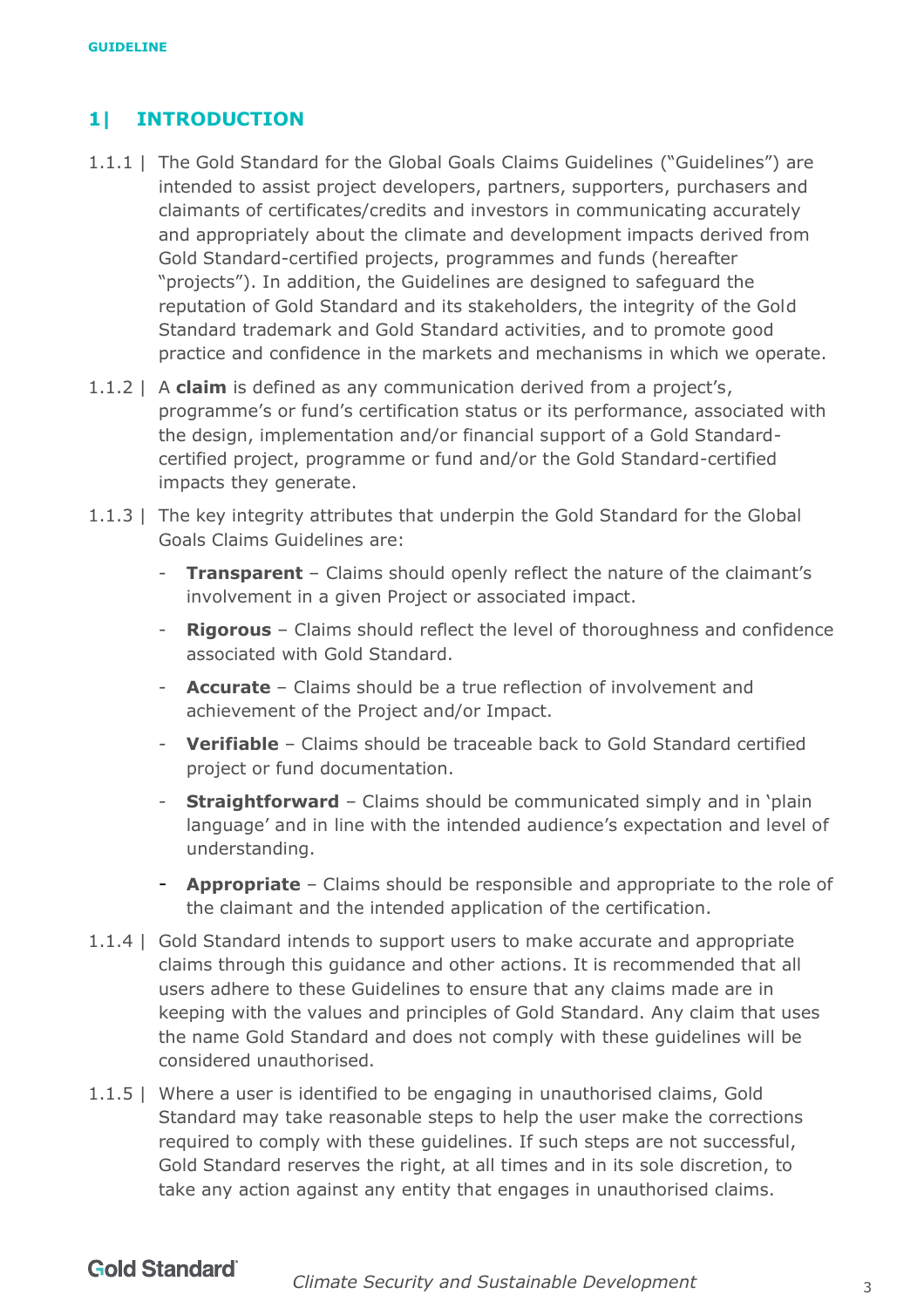## <span id="page-3-0"></span>**2| APPLICABLITY AND USE OF GUIDELINES**

- 2.1.1 | These Guidelines are intended for use by Gold Standard project developers, partners, intermediaries, buyers, fund managers, investors and other claimants (hereafter collectively referred to as 'users') associated with Gold Standard projects or the certified impacts these projects deliver.
- 2.1.2 | For Gold Standard project developers and Impact Registry account holders, this document is referred to as part of the applicable Requirements of Gold Standard for the Global Goals (GS4GG) and of the Gold Standard for the Global Goals *[Terms and Conditions](https://globalgoals.goldstandard.org/t-prereview-terms-and-conditions/)*.
- 2.1.3 | The claims that can be made by fund managers, project developers and buyers of project impacts (e.g., buyers of carbon credits or of SDG claims) differ as follows:
- 2.1.4 | Project developers may make claims about their project if they:
	- i. Manage a Gold Standard project, once it reaches 'Design Certified' status
	- ii. Manage a Gold Standard 'Certified Project' and its Certified Impacts (including Gold Standard Products) once it completes 'performance certification'.
- 2.1.5 | Buyers may make claims about a project's impact in line with these Guidelines if they:
	- i. Sponsor a Gold Standard 'Certified Project' and its Certified Impacts (notably through the purchase of Gold Standard Products) once it completes 'performance certification'.
- 2.1.6 | Fund managers may make SDG claims about their fund if they:
	- i. Follow the Gold Standard fund requirements and achieve "Design Certified" status.
	- ii. Manage a Gold Standard 'Certified Fund' and its "Certified SDG Impacts" and achieve 'Performance Certified Status'.
- 2.1.7 | All digital communications promoting a project or a fund in the Gold Standard certification process and/or making claims about its impact are encouraged to include hyperlinks to *[www.goldstandard.org](http://www.goldstandard.org/)* and when possible, link to any relevant activities via the *[Impact Registry](https://registry.goldstandard.org/)*. Finally, please see the Gold Standard for the Global Goals *[Terms and Conditions](https://globalgoals.goldstandard.org/t-prereview-terms-and-conditions/)* for further requirements.
- 2.1.8 | All users must sign *[Gold Standard Terms & Conditions](https://globalgoals.goldstandard.org/t-prereview-terms-and-conditions/)* in order to use the Gold Standard logo and make any claims related to Gold Standard.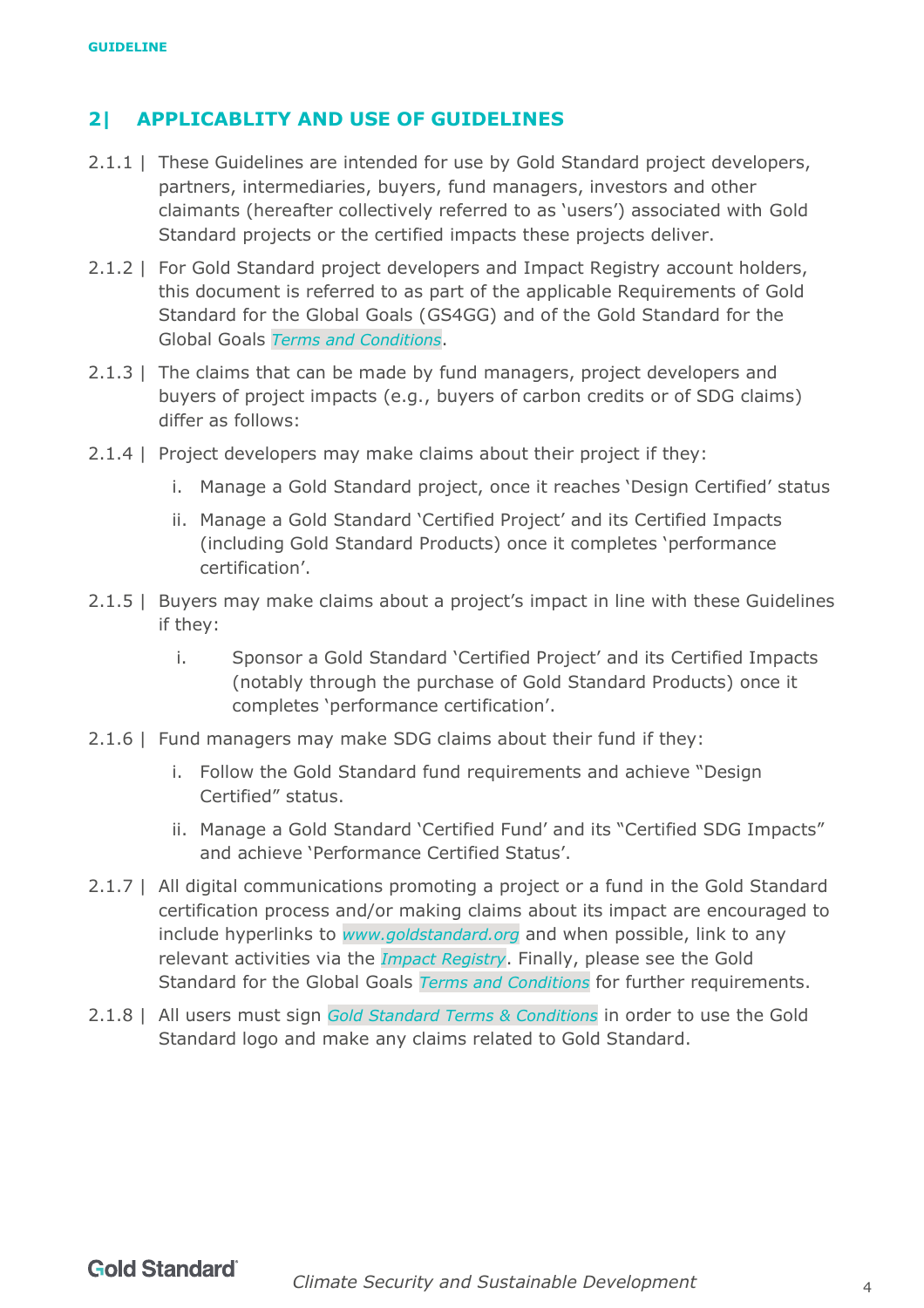# <span id="page-4-0"></span>**3| SCOPE**

- 3.1.1 | This document provides principles and guidelines for project developers, sponsor and fund managers, as applicable, from the initial listing of a project or fund through to the use of any products issued by Gold Standard. The document includes guidance related to:
	- i. **The certification process:** Claims related to the status of a project's or fund's certification by Gold Standard. These are primarily relevant for project developers and fund managers managing projects or portfolios of projects within a fund.
	- ii. **Products representing unitised certified impact:** Claims related to the products issued to Gold Standard-certified projects, programmes, such as Gold Standard Verified Emission Reductions (GSVERs) or Averted Disability Life Adjusted Years. These are primarily relevant for /buyers of such products.



Figure 1: Overview of steps in the certification process and Gold Standard products representing unitised certified impacts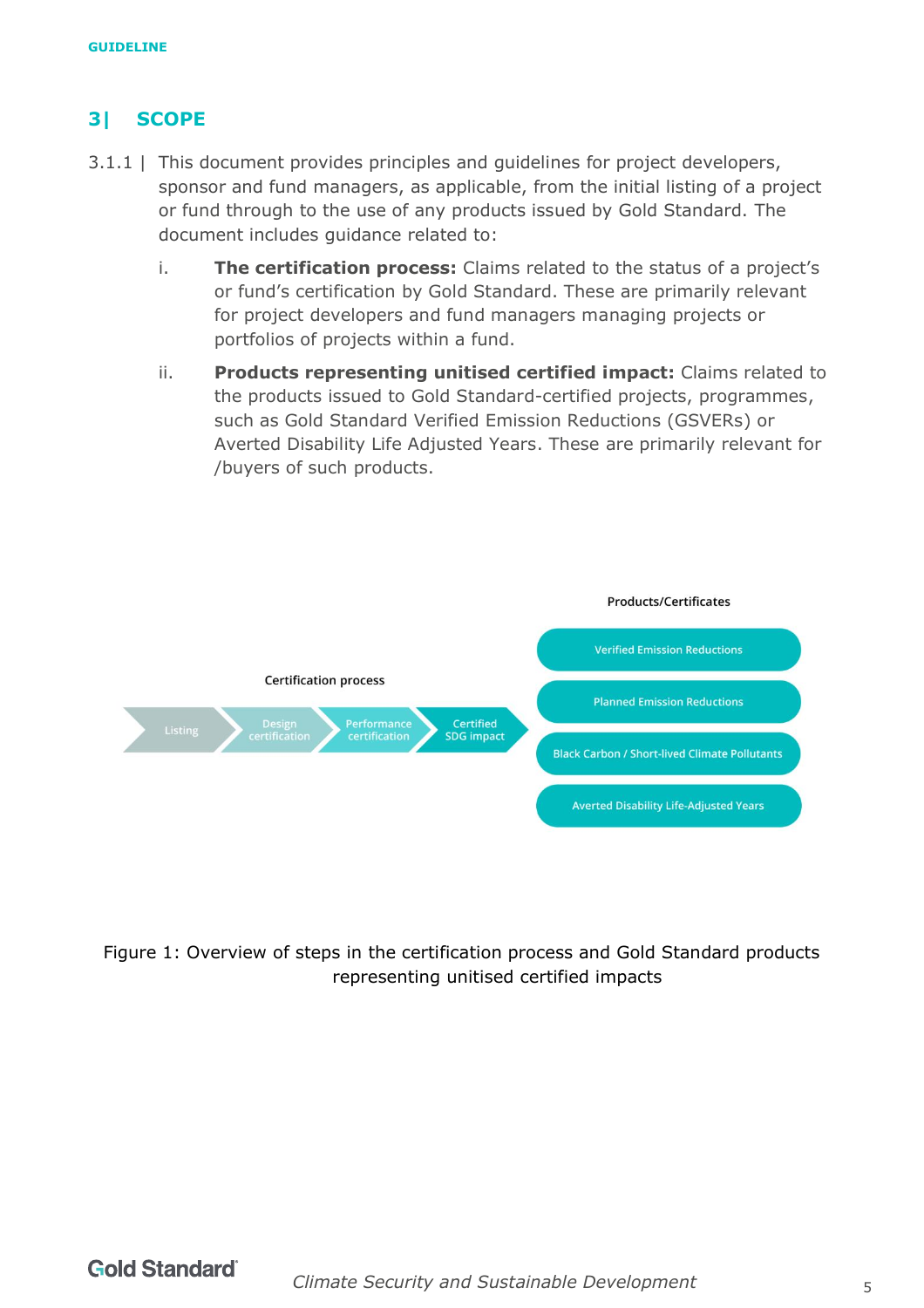## <span id="page-5-0"></span>**4| CERTIFICATION PROCESS**

4.1.1 | Certification process claims relate to the status of a project's or fund's certification, reflecting their conformity to Gold Standard *[Principles and](https://globalgoals.goldstandard.org/101-par-principles-requirements/)  [Requirements](https://globalgoals.goldstandard.org/101-par-principles-requirements/)*. The sub-sections that follow provide guidance on the claims that may be made at different stages of the certification process.

### <span id="page-5-1"></span>**4.2 | LISTING**

- 4.2.1 | A Listed project or fund has entered the Gold Standard process and is publicly listed on the Gold Standard [Impact Registry](https://registry.goldstandard.org/projects?q=&page=1) but is not yet certified. Listed status does not constitute or convey Certification and does not guarantee that a Project shall be successful in Design Review or ongoing Verification and Performance Review.
- 4.2.2 | Project developers and fund managers may therefore claim that their project or fund is 'Gold Standard listed', but must transparently disclose that neither the project nor its impacts have been certified by the third party VVB or Gold Standard.

### <span id="page-5-2"></span>**4.3 | DESIGN CERTIFICATION**

- 4.3.1 | A Design Certified project or fund has successfully completed Gold Standard's Validation and Design Review procedures and is registered on the Gold Standard [Impact Registry.](https://registry.goldstandard.org/projects?q=&page=1)
- 4.3.2 | Project developers and fund managers may claim that their project or Fund has a 'Gold Standard Certified Design'.
- 4.3.3 | A Gold Standard Certified Design **means**:
	- i. The project or fund design and planning has met the Gold Standard for the Global Goals Requirements, including Safeguarding Principles, Stakeholder Engagement, and Sustainable Development Goal requirements and has created a compliant Monitoring Plan.
	- ii. The project or fund design and projected impact assessment has been validated by an accredited and *Gold Standard approved third party [Validation](https://globalgoals.goldstandard.org/approved-auditors/)  [and Verification Body \(VVB\)](https://globalgoals.goldstandard.org/approved-auditors/)* and in some cases such as Microscale projects by a Gold Standard-appointed Certification Body.
	- iii. The project or fund has successfully completed Design Review by an approved Gold Standard Certification Body and was subject to overarching independent review by the Gold Standard Technical Advisory Committee (TAC) and NGO Supporters.
- 4.3.4 | Design Certified status **does not mean** or imply:
	- − That any impacts have necessarily been realised or will be realised, or that these have been verified by a VVB or certified to Gold Standard (see below).
	- − That the project is authorised for use in any third-party schemes.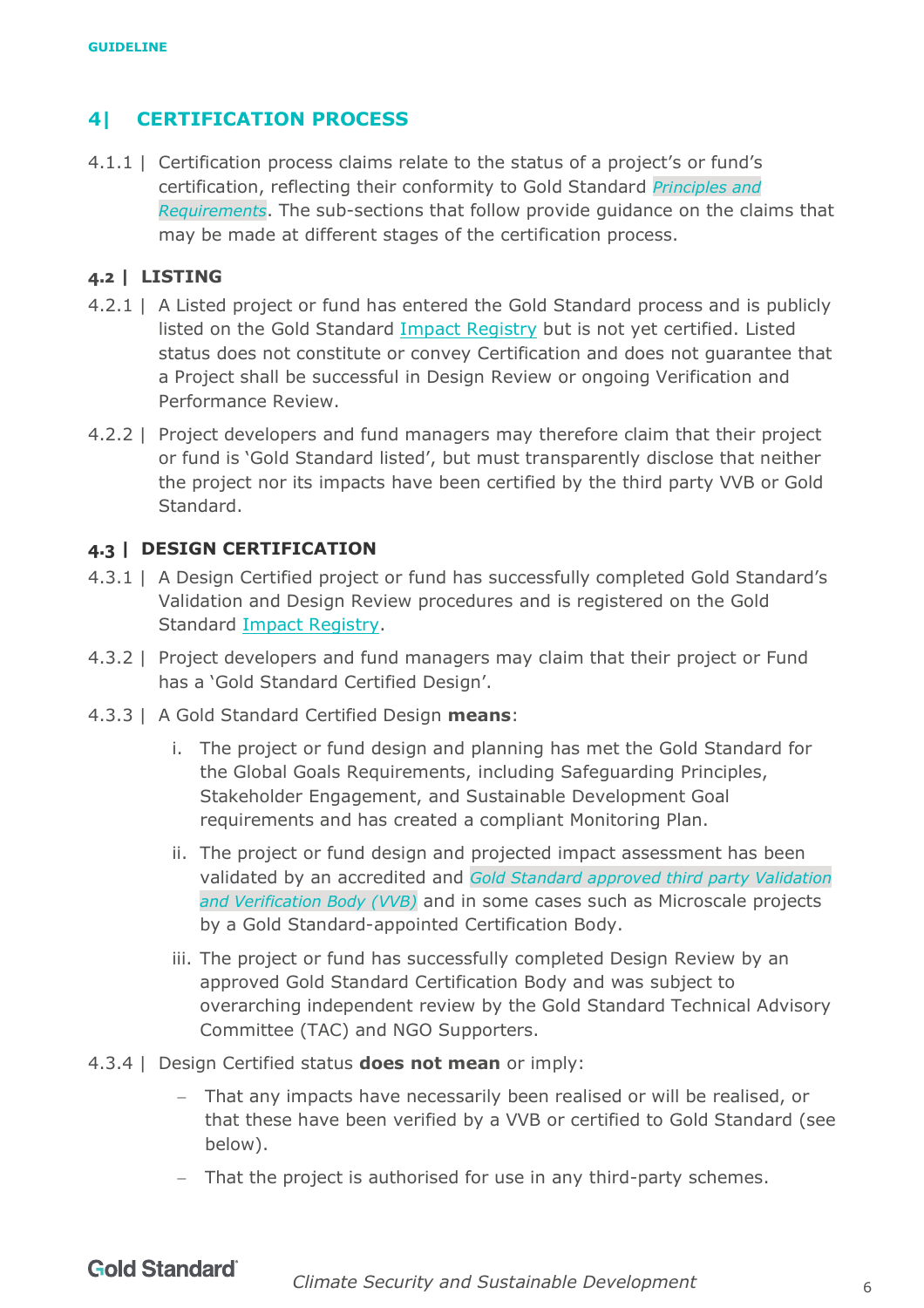### <span id="page-6-0"></span>**4.4 | PERFORMANCE CERTIFICATION**

- 4.4.1 | Successful completion of Gold Standard Performance Certification means that a project or fund has undergone Verification and a Performance Review, following a period of implementation.
- 4.4.2 | Project developers and fund managers may claim to have a Gold Standard Certified Project or Fund.
- 4.4.3 | This status is retained by successfully completing ongoing monitoring, Verification and Performance Reviews. It may be suspended in the event of non-conformity to the Requirements (see [Principles & Requirements\)](https://globalgoals.goldstandard.org/101-par-principles-requirements/), and may be terminated in the event of failure to complete Verification and Performance Review in the timelines required.
- 4.4.4 | More specific claims guidance is provided below for project developers and fund managers.

#### **For Project Developers:**

- 4.4.5 | A Gold Standard Certified Project **means**:
	- i. The project has met Gold Standard for the Global Goals Requirements, including Safeguarding Principles, Stakeholder Engagement, and Sustainable Development Goal requirements, and has followed a compliant Monitoring Plan.
	- ii. Any Impacts stated or claimed to have been achieved are real.
	- iii. The project's Impacts have been verified by an accredited, approved third party VVB and in some cases such as Microscale projects by a Gold Standard-appointed Certification Body.
	- iv. The project has successfully completed Performance Review by an approved Gold Standard Certification Body and was subject to overarching independent review by the TAC and NGO Supporters.
- 4.4.6 | Gold Standard Certified Projects can claim that the following have been certified:
	- i. **Stakeholder inclusion.** The project has been developed and implemented in line with best practice following a process that is inclusive of affected and interested stakeholders and ensures their objectives and concerns are represented.
	- ii. **Safeguard management.** The project has been developed and implemented in line with best practice following rigorous safeguards to prevent unintended consequences and manage trade-offs where needed.
	- iii. **Contributions to Sustainable Development Goals (SDGs).** The project has made contributions to a minimum of three Sustainable Development Goals, tracked according to robust monitoring plans, verified by an approved independent third party VVB, and certified to Gold Standard. All GS4GG projects may also claim to be "gender sensitive." See below for more details about SDG impacts.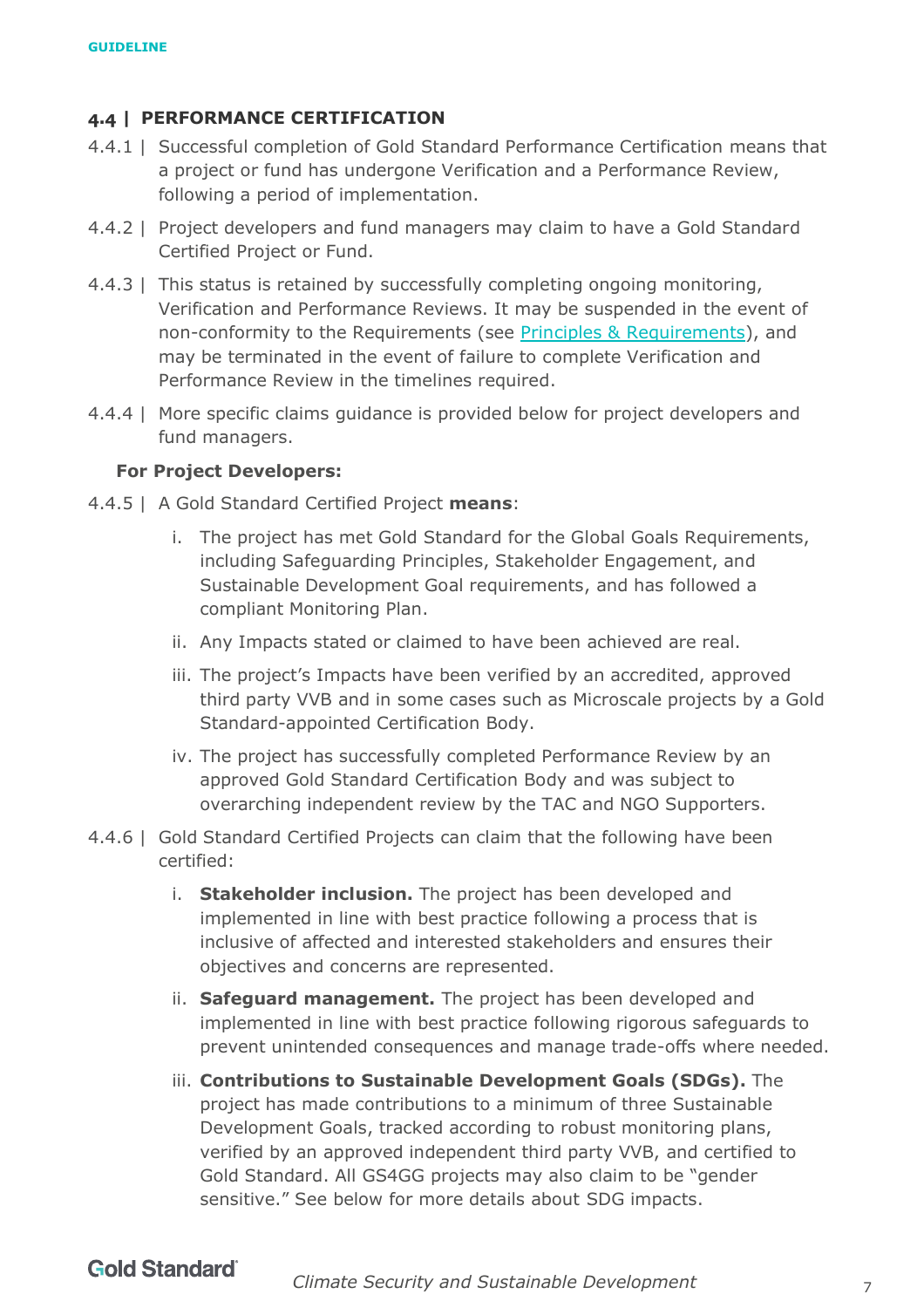- iv. **Civil society support.** The process followed involves Gold Standard's network of [NGO supporters,](https://www.goldstandard.org/about-us/ngo-supporters) who can also access and provide input to project reviews. However, no specific claims of endorsement of the project by any third-party actor shall be claimed, and the individual names and logos of NGO supporters shall not be used without their explicit written permission.
- 4.4.7 | Where specific Products issued by Gold Standard are assigned or transferred and retired, any claims made by the Project Developer should be transparent that ownership has been assigned or transferred to another party.

#### **For Fund Managers:**

- 4.4.8 | Gold Standard Fund Requirements govern a process designed to maximise the Fund's ability to contribute to sustainable development impacts through active management and measurement of investments.
- 4.4.9 | Fund certification ensures Fund Managers adhere to best practice impact fund management. The impact claims made by following the Gold Standardcertified process assures Fund Investors of the credibility of both the Fund's design and the impacts delivered by the Fund's project portfolio.
- 4.4.10 |The Fund manager may only make claims that they have contributed to those SDG impact goals that they identify as their priorities in their approved Fund Impact Strategy and Design and for which the collect data in accordance with Gold Standard-approved methodologies across their project portfolio.
- 4.4.11 |A Gold Standard Certified Fund **means**:
	- i. The fund has met Gold Standard Fund Requirements, including Safeguarding Principles, Stakeholder Engagement, and Sustainable Development Goal requirements and has created and followed a compliant Monitoring Plan, producing and submitting Monitoring Reports for Verification.
	- ii. Any impacts stated or claimed to have been achieved are real.
	- iii. The fund and its Certified Impacts have been validated and verified as required by an approved third party VVB.
	- iv. That fund has successfully completed Performance Review and was subject to overarching independent review.
- 4.4.12 |Gold Standard Certified Funds can claim that the following have been certified:
	- i. **Stakeholder inclusion.** The fund has been developed in line with best practice following a process that is inclusive of affected and interested stakeholders and ensures their objectives and concerns are represented.
	- ii. **Negative impacts measured and safeguard management.** The fund has been developed in line with best practice to monitor negative sustainable development impacts by following rigorous safeguards to prevent unintended consequences and manage trade-offs where needed.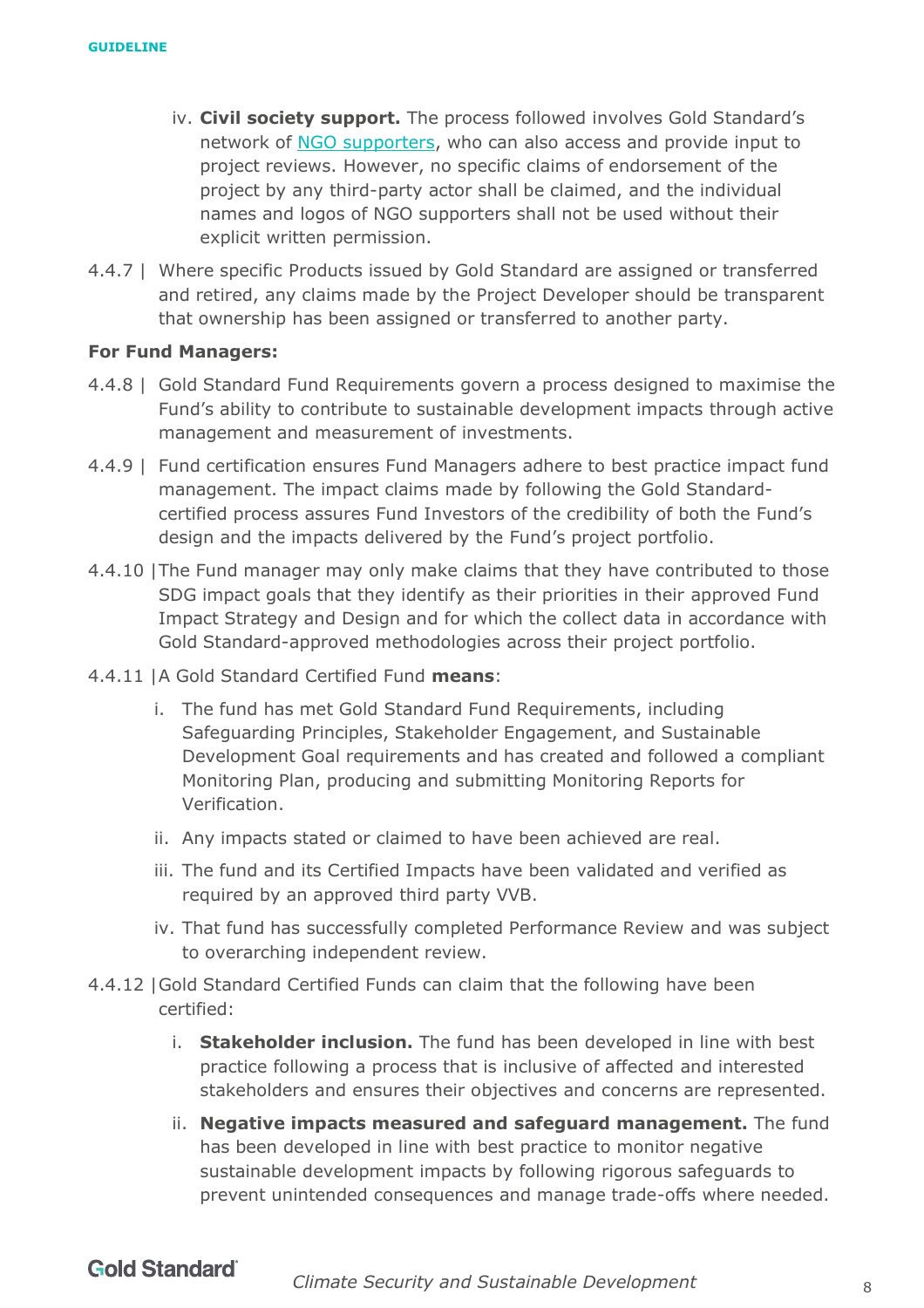iii. **Contributions to Sustainable Development Goals (SDGs).** The fund has made contributions to a minimum of three Sustainable Development Goals, tracked according to robust monitoring plans, verified by an approved independent third party VVB, and certified to Gold Standard. All GS4GG funds may also claim to be "gender sensitive." See below for more details about SDG impacts.

#### <span id="page-8-0"></span>**4.5 | GOLD STANDARD CERTIFIED SDG IMPACTS TM**

- 4.5.1 | Gold Standard for the Global Goals specifies that all projects and funds shall demonstrate a clear, direct contribution to sustainable development, defined as making demonstrable, positive contributions to at least three SDGs, one of which must be SDG 13, Climate Action. These must be a significant and primary effect of the projects and must be permanent or lasting (with any time-limit to the project's effect transparently declared). Certified SDG Impacts are third-party verified and reviewed by an approved Certification Body and are certified to Gold Standard.
- 4.5.2 | Claims made in relation to SDG Impacts in project funder or fund manager communications should include an easily accessible footnote or hyperlink to information about the tool or methodology used for monitoring and measuring the benefits.
- 4.5.3 | Projects and their funders are encouraged to use the "Gold Standard Certified SDG Impacts" logo in their communications.



4.5.4 | Section 5 below provides further guidance on claims related to Gold Standard issued products representing unitized certified SDG impacts.

### <span id="page-8-1"></span>**5| CLAIMS FOR PRODUCT BUYERS**

- 5.1.1 | When a project follows a Gold Standard-approved impact methodology and all other applicable requirements for a given certified product - for example, Gold Standard Verified Emission Reductions (GS VERs) or Gold Standard ADALYs these Impacts can be represented by the issuance of individually assignable and/or tradeable units, or products, that can be transferred to other users. Organisations using Gold Standard Certified Products towards a claim are encouraged to specify the percentage that the Gold Standard Certified Product (e.g., GS VERs) represent towards any marketing claim.
- 5.1.2 | This section provides guidelines for entities intending to make claims related to the different products issued by Gold Standard. It is primarily relevant for entities buying and using such products, though guidance is also provided for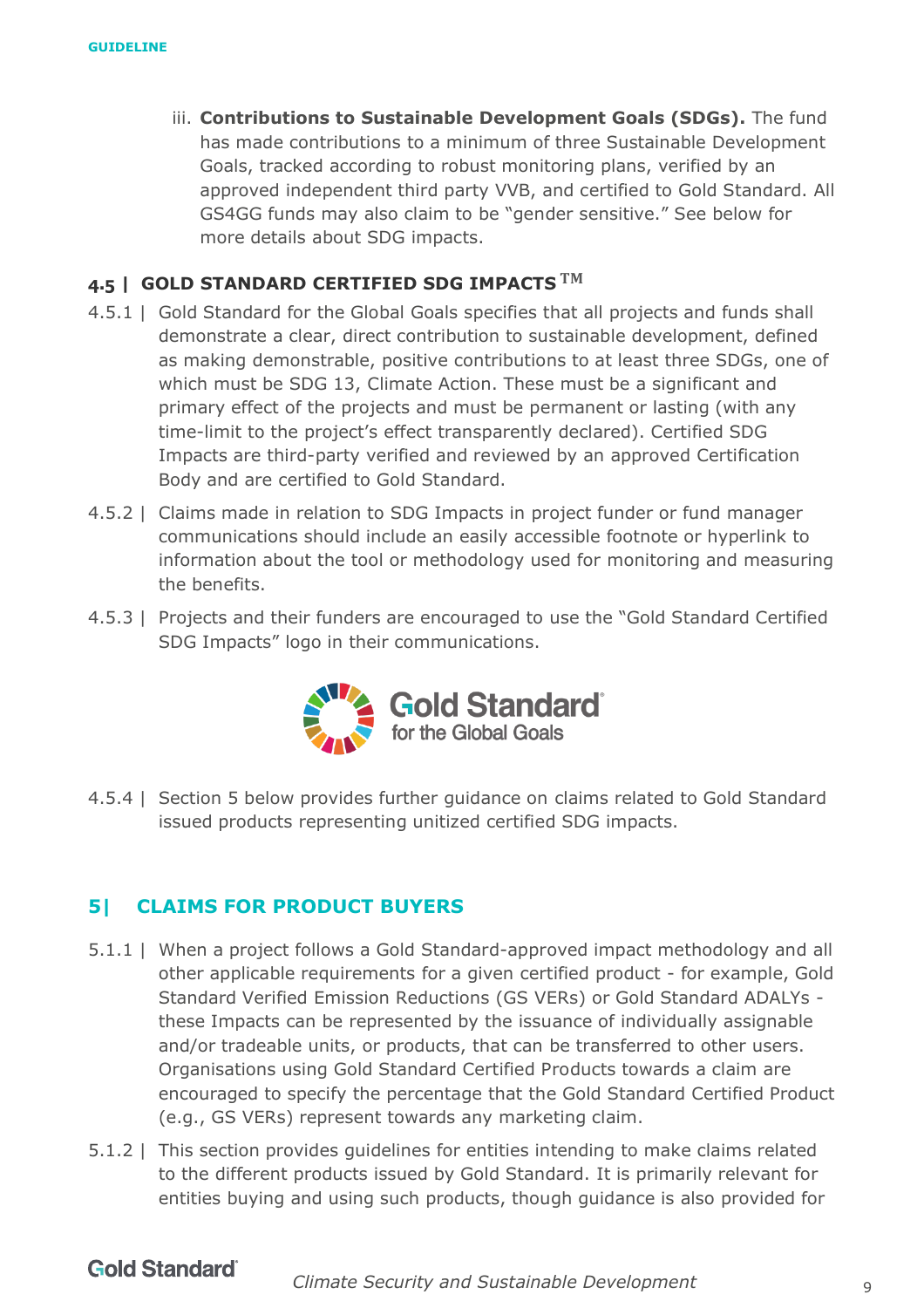claims that may be made by project developers. Gold Standard Certified Products are not applicable under Fund Certification, which does not generate tradable units or products.

### <span id="page-9-0"></span>**5.2 | CERTIFIED EMISSION REDUCTIONS AND REMOVALS**

- 5.2.1 | This sub-section relates to claims made with respect to Gold Standard Verified Emission Reductions (GS VERs), or Gold Standard-labeled Certified Emission Reductions (GS CERs) issued under the Clean Development Mechanism. These are hereafter referred to collectively as carbon credits.
- 5.2.2 | Carbon credits representing certified emission reductions and removals may broadly be used for three purposes:
	- i. **Impact claims:** Claims that relate to the certified emission reduction or removal impact represented by a carbon credit, without stating or implying that an entity's emissions have been offset (see below).
	- ii. **Offsetting claims:** Claims that state or imply that an entity's emissions have been offset, or counter-balanced, by the certified emission reduction or removal represented by a carbon credit.
	- iii. **Compliance:** The use of carbon credits to comply with a regulation or policy, rather than for voluntary purposes.
- 5.2.3 | Claims guidance is provided below for users intending to use carbon credits towards any of these three purposes.
- 5.2.4 | This guidance is focused specifically on claims made with respect to the use of carbon credits. Carbon credits may be used in conjunction with other climaterelated action by the user towards a credible organisation-, product-, eventlevel or similar claim that includes the use of carbon credits. Such claims are not directly addressed in this guidance, though Gold Standard recommends that users still abide by the key integrity attributes for claims outlined in paragraph 1.1.3 above.

### **IMPACT CLAIMS**

- 5.2.5 | The certification of emission reductions or removals and subsequent issuance of carbon credits represents a Certified Impact to SDG 13 through its contribution to climate change mitigation.
- 5.2.6 | All carbon credits issued or labelled by Gold Standard may be used, following their retirement, towards claims that reflect or describe the climate change mitigation impact represented by the credit. Such claims are also referred to by some stakeholders as 'contribution claims'.
- 5.2.7 | Illustrative examples of impact-related claims that users of carbon credits may make are provided below:
	- *i. Organisation X has made a contribution to SDG Target 13 by retiring X,000 [Gold Standard Carbon Credits/Labelled Credits] on [DATE]. This*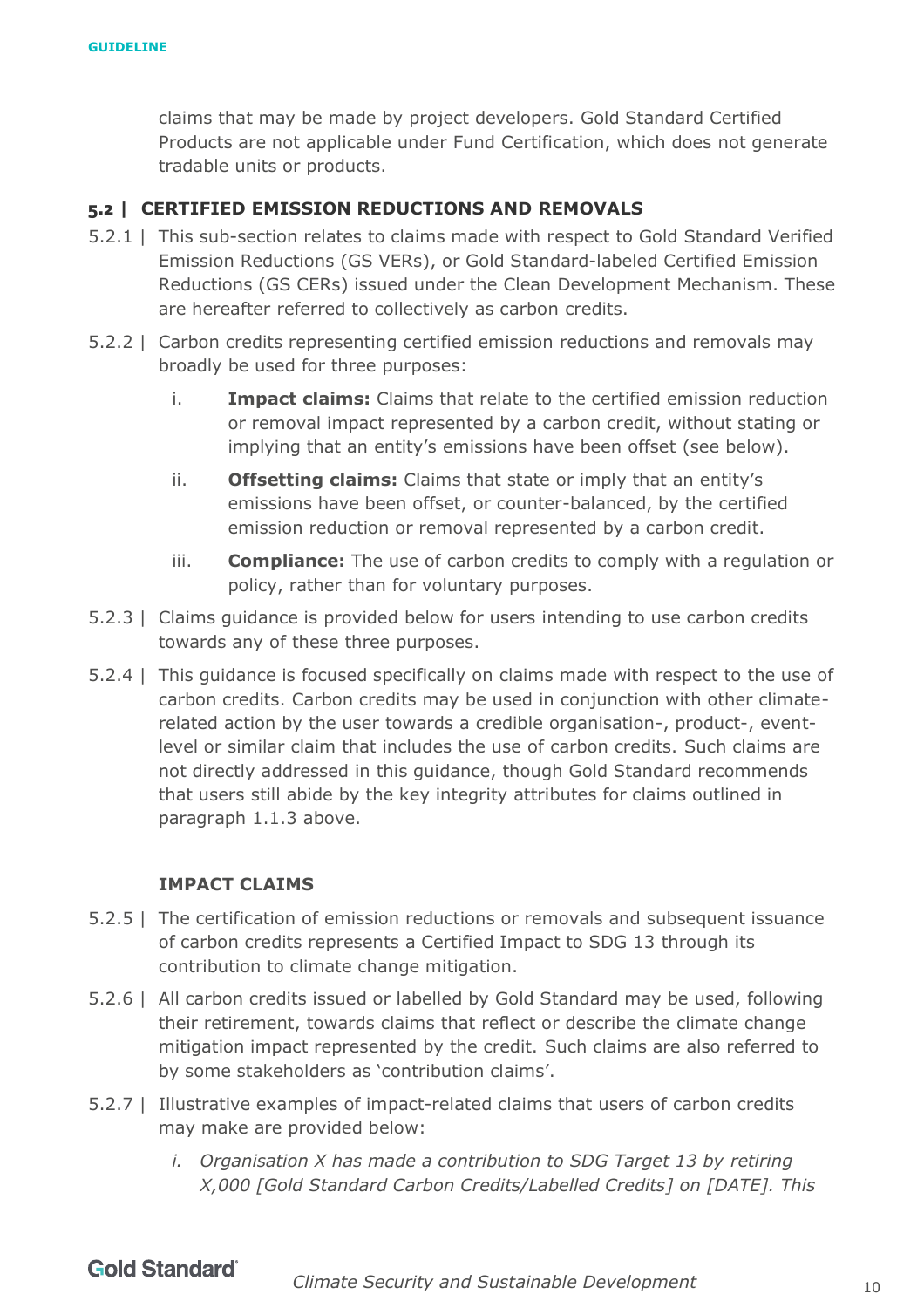*represents a direct and quantifiable impact on climate change mitigation, monitored, verified and certified to Gold Standard.*

- *ii. Organisation Y has taken responsibility for the greenhouse gas emissions it has produced by retiring X,000 credits, including Y,000 [Gold Standard Carbon Credits/Labelled Credits] on [DATE]. This represents a contribution to global efforts to achieve the temperature goals of the Paris Agreement.*
- *iii. Organisation Z wishes to support global efforts to limit global warming and achieve the Sustainable Development Goals. Towards this end, it has retired X,000 [Gold Standard Carbon Credits/Labelled Credits] on [DATE], which represent a direct and quantifiable impact on climate change mitigation. The project(s) supported have also made a quantifiable contribution to [other certified SDG benefits related to the project].*
- 5.2.8 | In addition to claims made by users of carbon credits, the project developer may make the following claim:
	- *i. Project [NAME/NUMBER] made a contribution to SDG Target 13: issuing X,000 [Gold Standard VERs/ Gold Standard CERs] on [DATE]. This represents a direct and quantifiable impact on climate change mitigation, monitored, verified and certified to Gold Standard.*

### **OFFSETTING CLAIMS**

- 5.2.9 | Offsetting claims are defined under this guidance as claims intended to state or imply the counter-balancing of emissions through the use of carbon credits, for instance 'carbon neutrality' or 'climate neutrality', or any other claim that directly implies that a user's carbon footprint has been offset.
- 5.2.10 |Gold Standard provides the following considerations for users intending to use carbon credits issued or labelled by Gold Standard towards offsetting claims. It does not necessarily endorse or support any offsetting claim that deviates from these:
	- i. Gold Standard supports the principles of a science-aligned mitigation hierarchy, meaning that organisations should prioritise the avoidance and reduction of emissions, in line with science (for example as determined by adherence to a science-based mitigation target, with the compensatory use of carbon credits reserved for emissions that are unavoidable.)
	- ii. Gold Standard considers that offsetting claims should be made only where using credits that have robust baseline definitions, are highly likely to be additional, permanent (or adhere to Gold Standard risk procedures and buffers to manage potential loss or reversal) and not double counted, in line with the Gold Standard Product Requirements.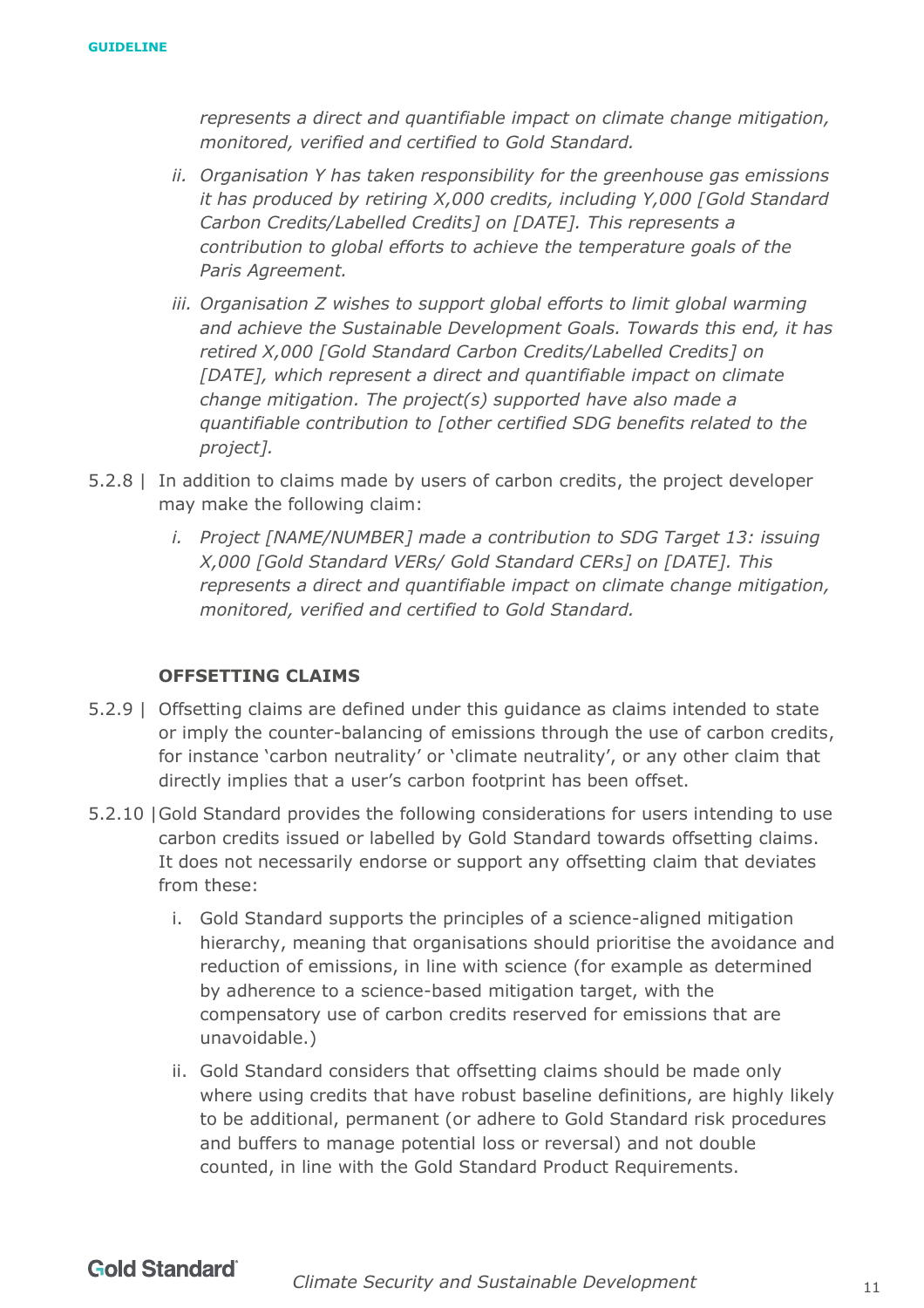- iii. Gold Standard considers that offsetting claims should be unique, i.e., that the emission reduction or removal associated with a carbon credit should only be applied to the offsetting purpose intended and not for any other compliance or voluntary target of the claimant or any other entity. See also Box 1 below for further information.
- iv. Gold Standard recommends transparency and measure in all climate related claims. Users of carbon credits for offsetting purposes should publicly disclose their reasons for doing so and their underlying calculations, assumptions, limitations, and caveats.

## **Box 1: Voluntary offsetting claims in the context of the Paris Agreement and corporate inventory targets**

Gold Standard recognises that the reduction or removal of additional GHG emissions by project activities may displace or defer separate mitigation action that would otherwise have occurred to achieve the plan or target of one or more other entities.

This could include a host country deferring action that would have been adopted to achieve its Nationally Determined Contribution (NDC) due to the unplanned benefits derived from carbon finance, or a company deferring investment in one part of its supply chain as progress towards its Science Based Target is advanced elsewhere by third-party voluntary carbon market action. The displacement of action towards an NDC is relevant for emission reductions or removals generated from 2021 onwards within the jurisdiction of a Party to the Paris Agreement.

In the event that this displacement or deferral occurs, the net atmospheric benefit in terms of greenhouse gas emissions would be lower than that represented by the carbon credit. This would affect the accuracy and credibility of any offsetting claim underpinned by the use of the relevant carbon credits.

To mitigate this risk, Gold Standard recommends that users, as applicable:

### **NDCs**

- 1. Understand and comply with any regulation or guidance in place within the country in which the project occurs (the 'host country'), related to the voluntary use of carbon credits that are also accounted towards that country's NDC.
- 2. Understand and comply with any regulation or guidance in place within the country or countries in which claims are made by the end-user of carbon credits, related to public claims underpinned by the voluntary use of carbon credits that are also accounted towards the NDC of the project's host country.
- 3. Understand that the potential for displacement towards an NDC can be addressed through use of carbon credits authorised for use under Article 6 by the project's host country, when such credits are available. This is as the emissions reductions or removals underlying such carbon credits will be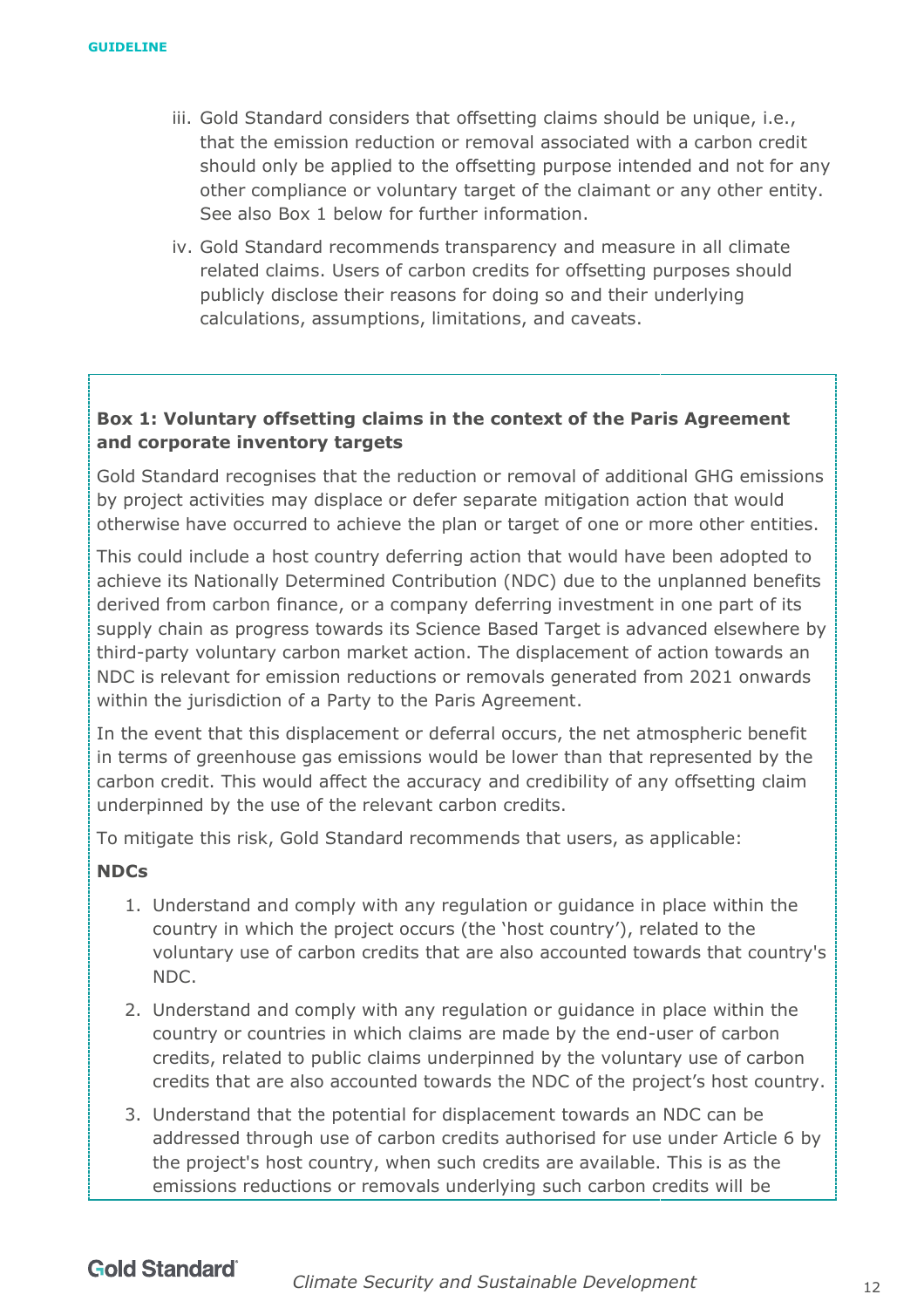'correspondingly adjusted' by the host country and as a result will not be accounted for towards its NDC.

4. Understand that the potential for displacement is likely to be reduced under certain scenarios, including when a project takes place outside the scope of the host country's NDC or within a conditional component of the host country's NDC, when this has been, or can be, identified.

### **Science-based targets**

- 1. Understand and follow the most recent guidance under the Greenhouse Gas Protocol.
- 2. As a rule, manage the potential for displacement through the following steps, recognising the associated complexity due to reporting and tracking limitations:
	- i. Companies should strictly avoid double counting an emission reduction or removal benefit within their own value chain as both offsetting and part of their own inventory reporting, and should take steps to minimize the risk of other companies double claiming the benefits of known carbon credit issuance wherever possible.
	- ii. Companies should adjust their inventory upwards for credits that are known to them and that are associated with supplier-specific data and/or physical allocation (for example of purchased goods) being reported in their inventory. More detail on this process is likely to be included in future iterations of the Greenhouse Gas Protocol.
	- iii. Companies should publicly acknowledge the limitations and assumptions made, where average data is being applied.

### **iv. Both NDCs and Science-based targets**

1. Understand that the potential effect on the credibility of the claim is not relevant for claims that do not state or imply the offsetting of an entity's emissions, such as the Impact Claims described above. Such non-offsetting claims therefore provide an option for end-users to make reliable public statements in cases where carbon credits may also be accounted towards the NDC of the relevant project's host country and/or the science-based target of another company.

### **COMPLIANCE CLAIMS**

5.2.11 |Carbon credits issued or labelled by Gold Standard for certified emission reductions or removals may be used within certain compliance regimes, for example, CORSIA, where the relevant administrator has deemed these to be eligible emission units. Entities using carbon credits for compliance purposes should ensure they purchase and use credits that are eligible and abide by the requirements of the relevant compliance regime.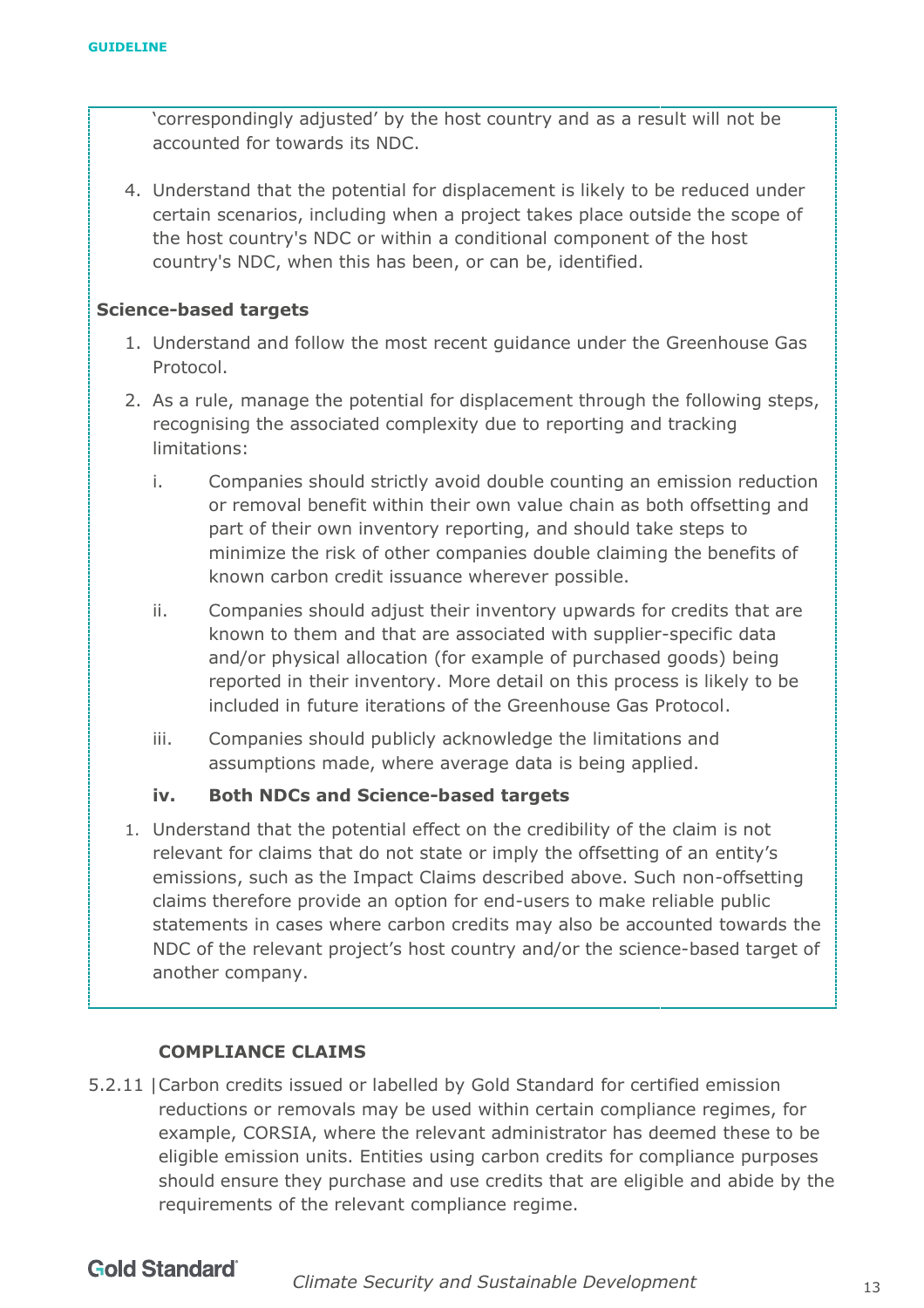5.2.12 |Any claims made with respect to these credits should abide by any guidance provided by the relevant administrator, as well as the key integrity principles outlined in the section *[1| above](#page-2-0)* to these Guidelines and any other relevant sections.

#### **ADDITIONAL CONSIDERATIONS**

5.2.13 |The Gold Standard Certified SDG Impact logo, below, may be used in conjunction with issuance and funding of all carbon credits issued or labelled by Gold Standard.



5.2.14 || The funder/sponsor must not make claims for other Gold Standard Certified SDG Impacts that they have not directly funded (e.g., Black Carbon and/or ADALYs). They can include a description of SDG Impacts as part of a project narrative but must indicate clearly and precisely what their funds supported.

### <span id="page-13-0"></span>**5.3 | PLANNED EMISSION REDUCTIONS (THROUGH SEQUESTRATION)**

- 5.3.1 | A Planned Emission Reduction (PERs) represents the expected (i.e., future) sequestration of one tonne of CO<sub>2e,</sub> but does not represent an actual sequestration. Accordingly, it shall not be used for claims described in the above section *[5.2 |C](#page-9-0)ERTIFIED EMISSION [REDUCTIONS AND REMOVALS](#page-9-0)* until its conversion to a Verified Emission Reduction (VER) takes place.
- 5.3.2 | Claims made with respect to PERs should be transparent that the product is 'designed' to contribute to climate change mitigation (SDG 13) and that any impact is expected rather than achieved. Examples of claims that may be made are provided below:
	- *i. Project developer: Project [NAME/NUMBER] is designed to contribute to SDG 13, issuing X,000 Gold Standard Planned Emission Reductions on [DATE]. This represents an expected sequestration of emissions that, once converted to a Verified Emission Reduction, will have a positive impact on climate change mitigation monitored, verified and certified to Gold Standard.*
	- *ii. Funder/sponsor: Organisation [XXXX] made an investment toward a contribution to SDG 13 by funding X,000 Gold Standard Planned Emission Reductions on [DATE]. This represents an expected sequestration of*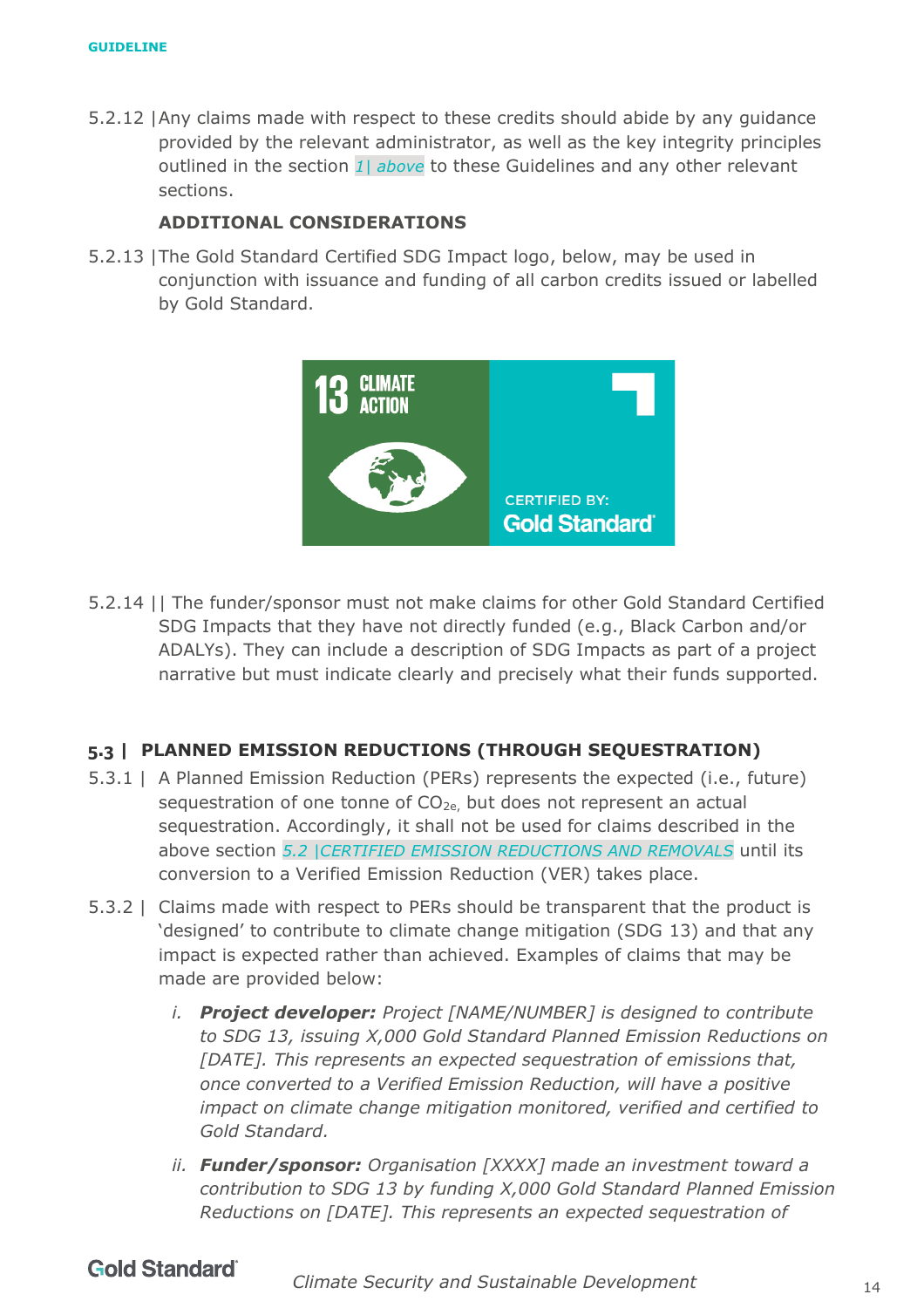*emissions that, once converted to a Verified Emission Reduction, will have a positive impact on climate change mitigation monitored, verified and certified to Gold Standard.* 

- 5.3.3 | For those funders seeking to ensure their investments also contribute to actual emission reductions, Gold Standard allows project developers to bundle Planned Emission Reductions with supplemental Gold Standard Verified Emission Reductions. In such cases the claims may be amended as reflected in the following example:
	- *i. Organisation [XXXX] made an investment toward a contribution to SDG 13 by funding X,000 Gold Standard Planned Emission Reductions and also an equivalent number of supplemental Gold Standard Verified Emission Reductions on [DATE]. This represents both an actual reduction or sequestration and an investment into future sequestration of CO2 – making a direct and quantifiable impact on climate change mitigation monitored, verified and certified to Gold Standard.*
- 5.3.4 | By purchasing applicable Gold Standard Verified Emission Reductions bundled with Gold Standard Planned Emission Reductions, buyers or funders can use each bundle as a single unit eligible for impact or offsetting claims.

## <span id="page-14-0"></span>**5.4 | BLACK CARBON/SHORT-LIVED CLIMATE POLLUTANTS (SLCPS) REDUCTION STATEMENTS**

- 5.4.1 | Short-lived climate pollutants (SLCPs) include compounds such as black carbon (BC), methane (CH<sub>4</sub>), tropospheric ozone  $(O_3)$ , and many hydrofluorocarbons (HFCs). These compounds have short lifetimes in the atmosphere compared to carbon dioxide  $(CO<sub>2</sub>)$ . Although lifetimes in the atmosphere are shorter lived, their effects on climate are significant and happen at a more localized level. Black carbon, also known as 'soot,' is a solid form of mostly pure carbon that is one of the most effective solar-absorbing aerosols. Beyond its climate impact, black carbon also has other negative effects to the environment and health.
- 5.4.2 | Under Gold Standard for the Global Goals, the quantification and certification of reductions of black carbon and other SLCPs through the introduction of efficient cookstoves represents a Certified SDG Impact to SDG 13 through its contribution climate change mitigation. This product comes in the form of a certified impact statement that captures the quantification of black carbon and other SLCP emission reductions.
- 5.4.3 | Claims made with respect to black carbon/SLCP reductions may acknowledge the direct contribution to SDG 13 and the quantity of emission reductions achieved, and the fact that the project's impact has been monitored, verified and certified to Gold Standard. Examples of claims that may be made are provided below:
	- *i. Project developer: Project [NAME/NUMBER] made a contribution to SDG 13, certifying X,000 black carbon/SLCP emission reductions on*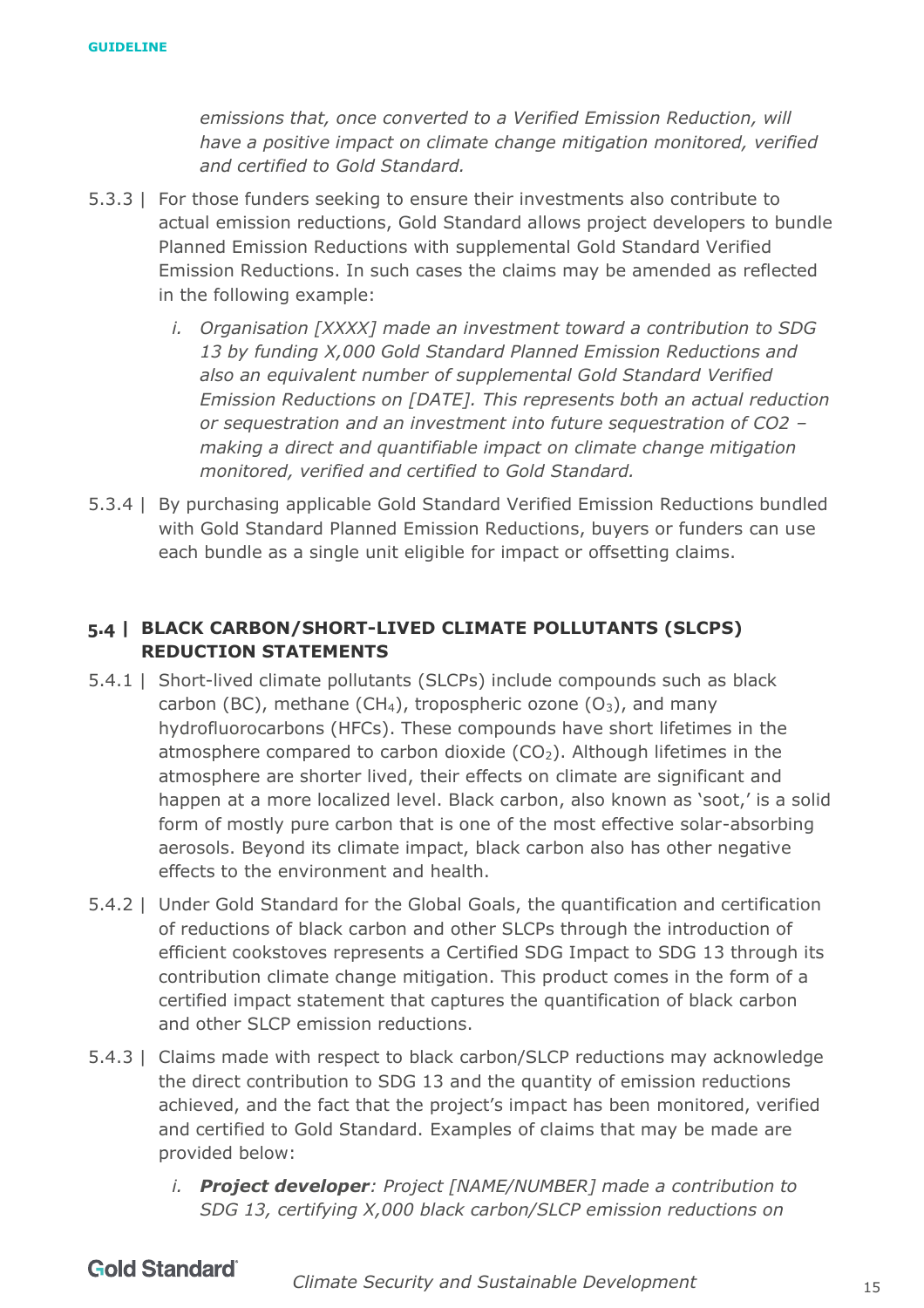[DATE]. This represents a direct and quantifiable impact on climate *change mitigation, monitored, verified and certified to Gold Standard.* 

- *ii. Funder/sponsor: Organisation [XXXX] made a contribution to SDG 13 by funding the reduction of black carbon/SLCP emission on [DATE]. This represents a direct and quantifiable impact on climate change mitigation, monitored, verified and certified to Gold Standard.*
- 5.4.4 | The Gold Standard Certified SDG Impact logo may be used in conjunction with issuance and funding of certified impact statements for black carbon/SLCP reductions.



### <span id="page-15-0"></span>**5.5 | RENEWABLE ENERGY LABELS**

- 5.5.1 | A Gold Standard Renewable Energy Label is a quality attribute for renewable electricity market instruments, which are also referred to as renewable energy certificates, renewable energy credits, or other names depending on the market. These market instruments are tradable, non- tangible energy commodities that represent proof that 1 megawatt-hour (MWh) of electricity was generated from an eligible renewable energy resource (renewable electricity) and was fed into the shared system of power lines which transport energy.
- 5.5.2 | The Gold Standard Renewable Energy Label ensures that a buyer's purchase of a renewable electricity market instrument results in real-world emissions reductions, new renewable energy capacity and sustainable development benefits. The issuance of Gold Standard Renewable Energy Labels represents a Certified Impact to SDG 7 by increasing the share of renewable energy in the global energy mix.
- 5.5.3 | Claims made with respect to the Gold Standard Renewable Energy Label may acknowledge the direct contribution to SDG 7 (or more specifically SDG Target 7.2), and the quantity of renewable energy associated with the certificates used, as well as the fact that the project's impact has been monitored, verified and certified to Gold Standard. Examples of claims that may be made are provided below:
	- *i. Project developer: Project [NAME/NUMBER] made a contribution to SDG 7: issuing X,000 Gold Standard Labelled Renewable Energy Certificates [STATE TYPE, e.g., I-RECs] on [DATE]. This represents a*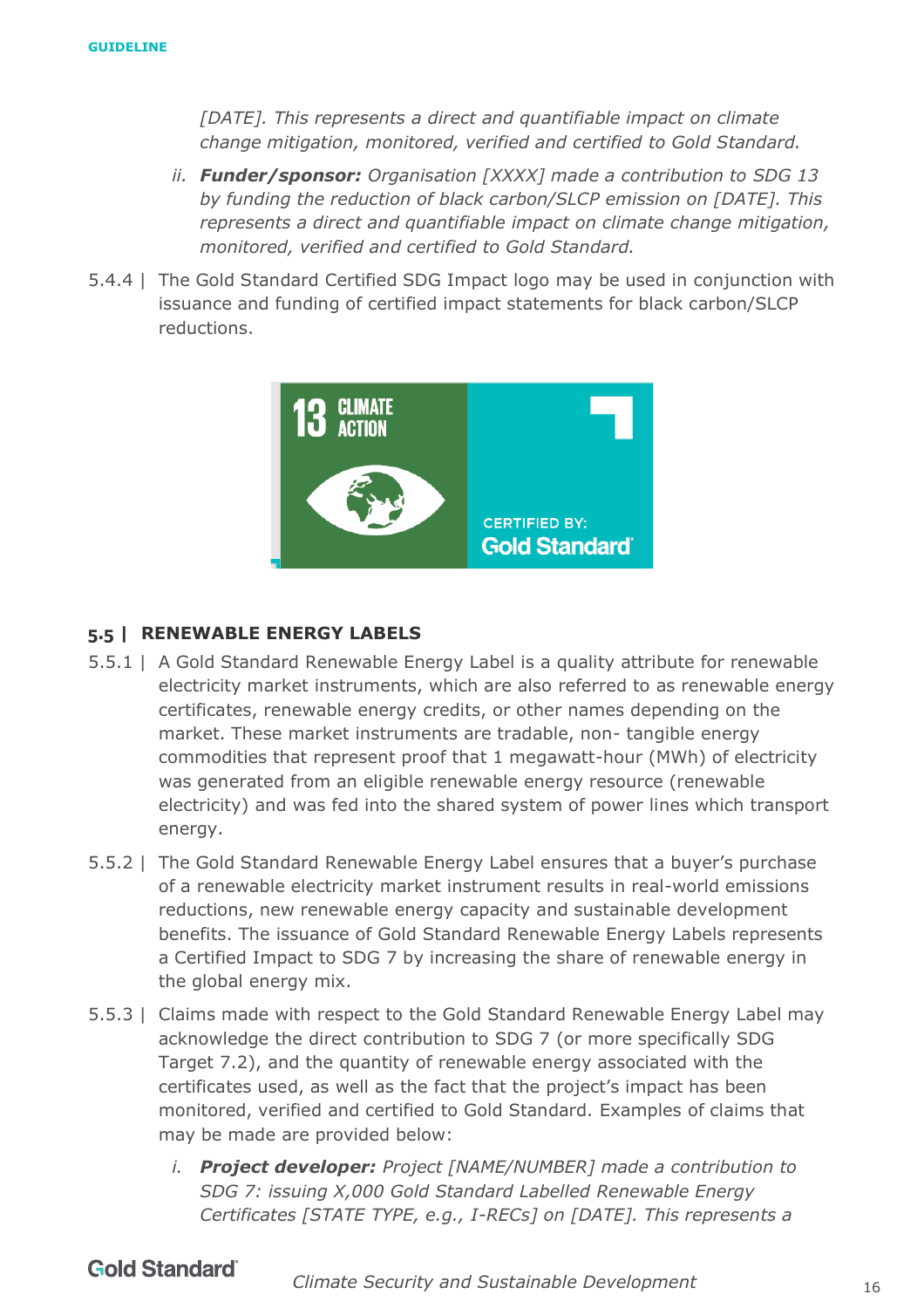*direct and quantifiable impact on increasing the share of renewable energy in the global energy mix, monitored, verified and certified to Gold Standard.* 

- *ii. Funder/sponsor: Organisation X has made a contribution to SDG 7 by purchasing X,000 Gold Standard Labelled Renewable Energy Certificates [STATE TYPE e.g. I-RECs] from Project [NAME/NUMBER] issued on [DATE]. This represents a direct and quantifiable impact on increasing the share of renewable energy in the global energy mix, monitored, verified and certified to Gold Standard.*
- 5.5.4 | The Gold Standard Certified SDG Impact logo may be used in conjunction with issuance and funding of these assets.



### <span id="page-16-0"></span>**5.6 | AVERTED DISABILITY ADJUSTED LIFE YEARS (ADALYS)**

- 5.6.1 | Averted Disability Adjusted Life Years (ADALYs) are a measure of avoided mortality and morbidity, commonly used in public health reporting. They represent the number of years of healthy life made possible / arising from by interventions that lead to, for example, reduction in personal exposure to air pollution in the form of particulate matter (PM2.5) or through provision of safe drinking water.
- 5.6.2 | Claims made with respect to ADALYs may acknowledge the direct contribution to SDG 3 (or more specifically SDG Target 3.9), the quantity of ADALYs represented by the units used, and the fact that the project's impact has been monitored, verified and certified to Gold Standard. Examples of claims that may be made are provided below:
	- *i. Project developer: Project [NAME/NUMBER] made a contribution to SDG 3: issuing X,000 Averted Disability Adjusted Life Years (ADALYs) on [DATE]. This represents a direct and quantifiable impact on human health, monitored, verified and certified to Gold Standard.*
	- *ii. Funder/sponsor: Organisation X has made a contribution to SDG 3 by funding X,000 Averted Disability Adjusted Life Years (ADALYs) from Project [NAME/NUMBER] issued on [DATE], This represents a direct and quantifiable impact on human health, monitored, verified and certified to Gold Standard.*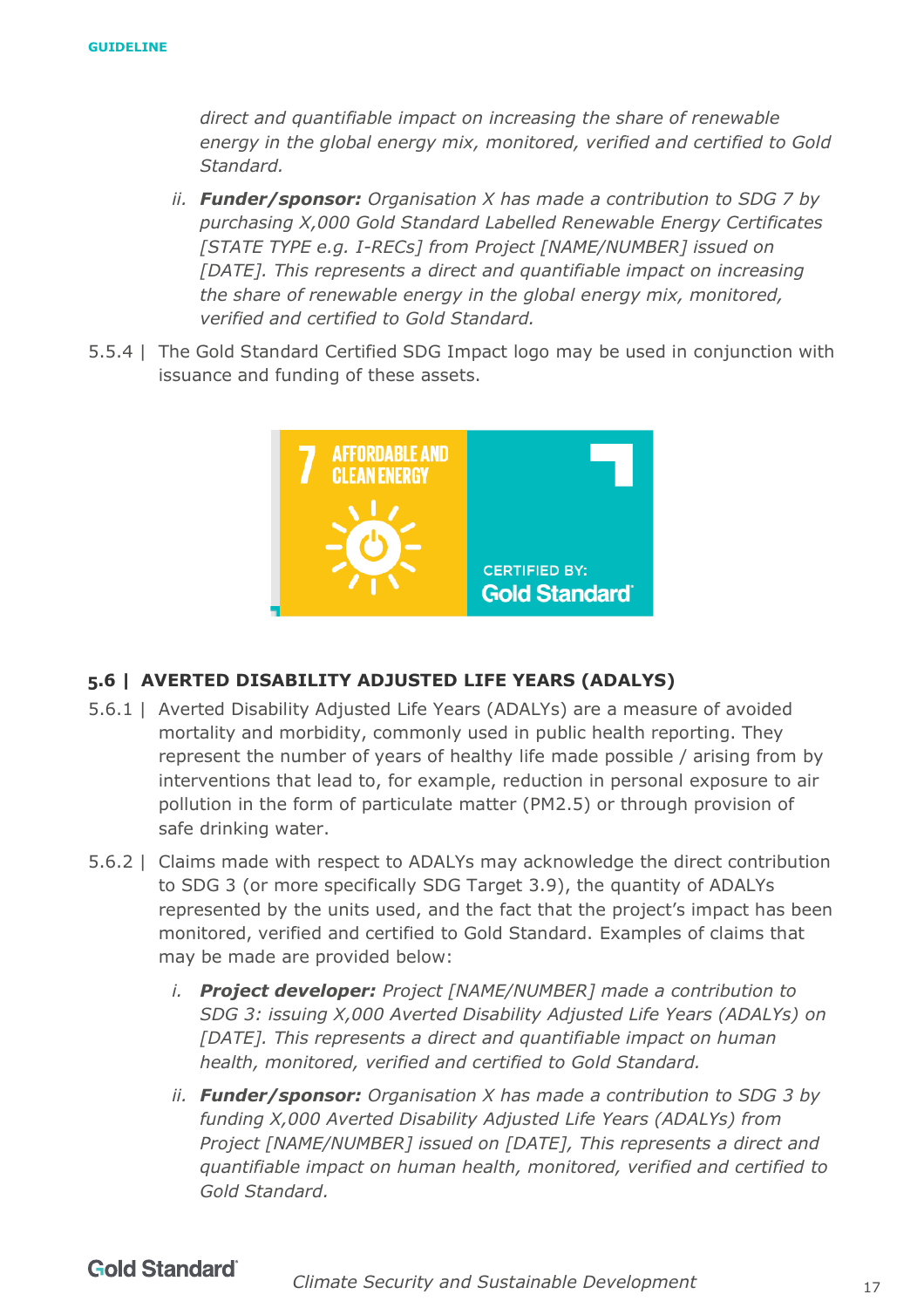5.6.3 | The Gold Standard Certified SDG Impact logo may be used in conjunction with issuance and funding of these assets.



5.6.4 | A sponsor or funder of certified ADALYs must not make claims for other Gold Standard Certified SDG Impacts that they have not directly funded, for example, Black Carbon and/or VERs. They can, however, include a description of SDG Impacts as part of a project narrative, but must indicate clearly and precisely what their funds supported.

### <span id="page-17-0"></span>**5.7 | GENDER IMPACTS**

- 5.7.1 | All GS4GG projects conform to the *[Safeguarding Principles & Requirements](https://globalgoals.goldstandard.org/103-par-safeguarding-principles-requirements/)* which include 'Gender Equality and Women's Rights' as one of the principles. *[Gender](https://globalgoals.goldstandard.org/104-par-gender-equality-requirements-and-guidelines/)  [equality requirements and guidelines](https://globalgoals.goldstandard.org/104-par-gender-equality-requirements-and-guidelines/)* define gender certification at mandatory gender-sensitive requirements level and at optional gender-responsive guidelines level.
- 5.7.2 | Any project certified under Gold Standard for the Global Goals may claim to have supported a 'Gender Sensitive' project, reflecting its compliance with best practices in gender equality.
- 5.7.3 | Claims made with respect to 'certified SDG 5 impacts' under the "Gender Responsive" Framework may acknowledge the direct contribution to SDG Target 5.1, 5.4 and 5.5, including the impacts it has delivered as well as the fact that the project's impact has been monitored, verified and certified to Gold Standard. Examples of claims that may be made are provided below:
	- *i. Project developer: Project [NAME/NUMBER] made a contribution to SDG Target 5.4 by certifying the reduction of XXXX hours of unpaid domestic work on [DATE] and to SDG Target 5.5 by providing new permanent employment to XX women within the project boundary on*  [DATE]. This represents a direct and quantifiable impact on gender *equality, monitored, verified and certified to Gold Standard.*
	- ii. *Funder/sponsor: Organisation X has made a contribution to SDG Target 5.4 by funding the reduction of XXXX hours of unpaid domestic work through PROJECT NAME and to SDG Target 5.5 by providing new permanent employment to XX women within the project boundary. This*